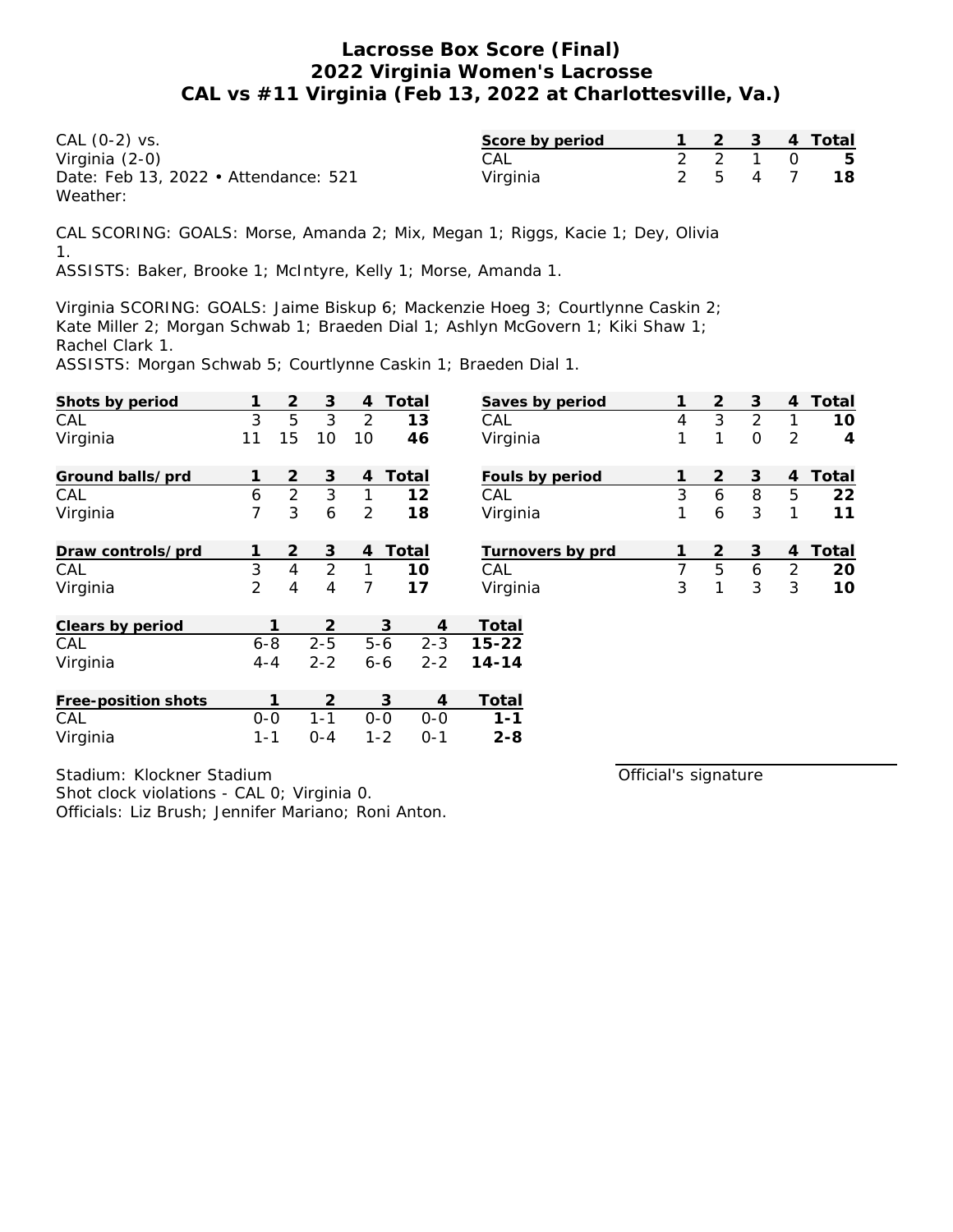|      | Virginia |                        |    |                |                |                          |              |                          |                          |                |                |                          |                          |
|------|----------|------------------------|----|----------------|----------------|--------------------------|--------------|--------------------------|--------------------------|----------------|----------------|--------------------------|--------------------------|
| Pos  | ##       | Player                 | G  | A              | Pts Sh         |                          | SO GB DC     |                          |                          | <b>FPS</b>     | TO.            | СT                       | Fo                       |
| m    | 2        | Devon Whitaker         |    |                |                |                          |              | 1                        |                          |                |                | $\overline{2}$           |                          |
| d    | 3        | Nina Garfinkel         |    |                |                |                          |              |                          |                          |                |                |                          | 1                        |
| m    | 5        | Rachel Clark           | 1  | $\overline{a}$ | 1              | 6                        | 3            | $\overline{a}$           |                          | $0 - 1$        | 1              |                          |                          |
| a    | 14       | Morgan Schwab          | 1  | 5              | 6              | $\overline{2}$           | 1            | 1                        |                          |                | 1              | 1                        | -                        |
| m    | 15       | <b>Aubrey Williams</b> |    |                |                | $\overline{\phantom{a}}$ |              |                          | 4                        | $\overline{a}$ |                |                          | $\overline{2}$           |
| a    | 16       | Ashlyn McGovern        | 1  |                | 1              | 8                        | 1            | $\overline{2}$           | $\overline{\phantom{0}}$ | $0 - 1$        | $\overline{2}$ | $\overline{2}$           | $\overline{a}$           |
| m    | 19       | Annie Dyson            |    |                |                | 4                        | 1            | $\overline{\phantom{a}}$ | 3                        | $0 - 1$        |                |                          | 1                        |
| m    | 25       | Courtlynne Caskin      | 2  | 1              | 3              | 3                        | 2            | $\overline{\phantom{0}}$ | 3                        | $1 - 2$        | 1              | $\overline{\phantom{0}}$ | $\overline{\phantom{0}}$ |
| d    | 26       | Megan Gordon           |    |                |                |                          |              | $\overline{2}$           |                          |                |                | 2                        | $\overline{2}$           |
| m    | 36       | Ellena Schildmeyer     |    |                |                |                          |              | 1                        |                          |                |                | $\overline{2}$           |                          |
| d    | 37       | Myla Grace Barnett     |    |                |                |                          |              |                          |                          |                |                |                          |                          |
| g    | 51       | Ashley Vernon          |    |                |                |                          |              | $\overline{2}$           |                          |                |                |                          |                          |
|      |          | -- Substitutes --      |    |                |                |                          |              |                          |                          |                |                |                          |                          |
|      | 6        | Abby Jansen            |    |                |                |                          |              |                          |                          |                |                |                          |                          |
|      | 7        | Mackenzie Hoeg         | 3  |                | 3              | 3                        | 3            | 1                        | $\overline{2}$           |                |                |                          |                          |
|      | 8        | Jaime Biskup           | 6  |                | 6              | 8                        | 7            | 1                        |                          |                | 1              |                          | 1                        |
|      | 9        | Shannon Garvey         |    |                |                |                          |              |                          |                          |                |                |                          |                          |
|      | 10       | Maureen Duffy          |    |                |                |                          |              |                          |                          |                |                |                          |                          |
|      | 11       | Abby Manalang          |    |                |                |                          |              |                          |                          |                |                |                          |                          |
|      | 12       | Payton Meister         |    |                |                |                          |              |                          |                          |                |                |                          |                          |
|      | 21       | Kate Miller            | 2  | $\overline{a}$ | 2              | 5                        | 4            | 2                        |                          | $1 - 1$        | 1              |                          |                          |
|      | 23       | Kiki Shaw              | 1  |                | 1              | 6                        | 5            | $\overline{2}$           | 4                        | $0 - 2$        | $\mathcal{P}$  | 1                        |                          |
|      | 28       | Maggie Bostain         |    |                |                |                          |              | 3                        | 1                        |                | 1              |                          | 4                        |
|      | 29       | <b>Braeden Dial</b>    | 1  | 1              | $\mathfrak{D}$ | 1                        | $\mathbf{1}$ |                          |                          |                |                |                          |                          |
|      | 31       | Ashley West            |    |                |                |                          | -            |                          |                          |                |                |                          |                          |
|      |          | <b>Totals</b>          | 18 | 7              | 25             | 46                       | 28           | 18                       | 17                       | $2 - 8$        |                | 10 10                    | 11                       |
| $\#$ |          | Minutes<br>Goalkeepers |    |                | GA             | W/L                      |              | Saves                    |                          |                |                |                          |                          |

| 51 Ashley Vernon | 50:54 | $\overline{b}$ | W |  |
|------------------|-------|----------------|---|--|
| 6 Abby Jansen    | 3:05  |                |   |  |
| 31 Ashley West   | 6:01  |                |   |  |

Win-Ashley Vernon (2-0).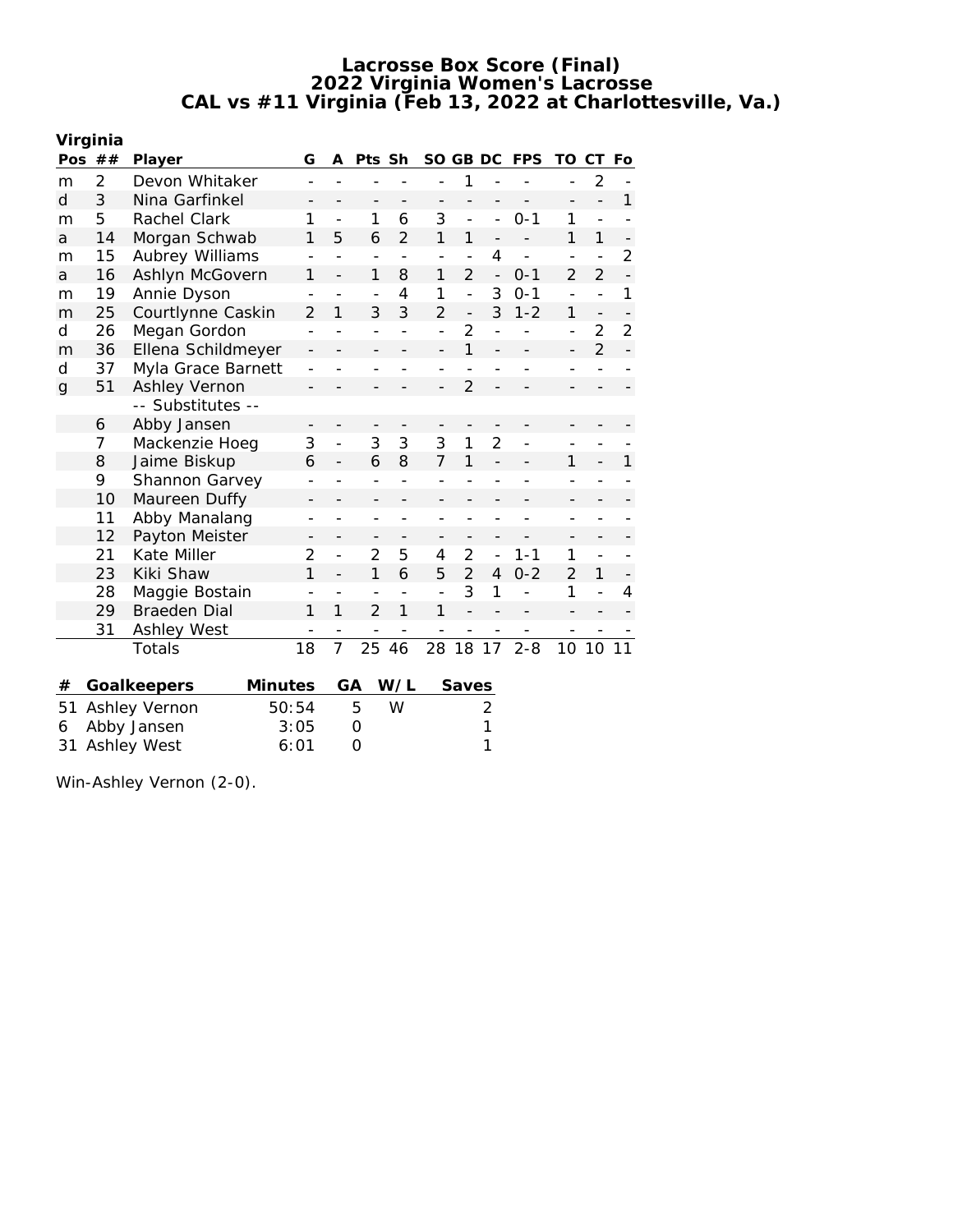| CAL        |    |                               |               |   |        |               |                |               |                |            |                |    |    |
|------------|----|-------------------------------|---------------|---|--------|---------------|----------------|---------------|----------------|------------|----------------|----|----|
| <b>Pos</b> | ## | Player                        | G             | A | Pts Sh |               | SO GB DC       |               |                | <b>FPS</b> | TO             | CT | Fo |
| d          | 3  | Southworth, Sydne             |               |   |        |               |                |               |                |            |                |    |    |
| d          | 4  | Evans, Kaia                   |               |   |        |               | 1              |               |                |            |                |    |    |
| d          | 12 | Vranicar, Mckenna             |               |   |        |               |                | 3             |                |            |                | 1  | 2  |
| a          | 14 | Berger, Lily                  |               |   |        | 3             |                |               |                |            | $\overline{2}$ |    | 1  |
| a          | 16 | Scott, Liz                    |               |   |        | 1             |                |               | 4              |            | $\overline{2}$ |    | 3  |
| m          | 20 | McIntyre, Kelly               |               | 1 | 1      |               |                |               |                |            | 1              |    | 1  |
| m          | 23 | Roxas, Catherine              |               |   |        |               |                | $\mathcal{P}$ | 4              |            | 3              |    | 5  |
| m          | 25 | Morse, Amanda                 | $\mathcal{P}$ | 1 | 3      | $\mathcal{P}$ | $\mathcal{P}$  |               | $\mathfrak{D}$ |            | $\mathbf{1}$   |    |    |
| g          | 30 | Drullinger, Riley             |               |   |        |               |                |               |                |            |                |    |    |
| d          | 33 | Baker, Brooke                 |               | 1 | 1      |               |                | $\mathcal{P}$ |                |            | $\overline{2}$ |    | 1  |
| a          | 35 | Mason, Quinnlyn               |               |   |        |               | 1              |               |                |            | 2              |    |    |
| d          | 41 | Holland, Simone               |               |   |        |               |                | 1             |                |            |                |    |    |
|            |    | -- Substitutes --             |               |   |        |               |                |               |                |            |                |    |    |
|            | 2  | Dey, Olivia                   | 1             |   | 1      | 1             | 1              |               |                |            |                |    | 2  |
|            | 6  | Mix, Megan                    |               |   |        | 2             | $\overline{2}$ |               |                |            | $\overline{2}$ |    | 1  |
|            | 7  | Riggs, Kacie                  | 1             |   |        | 1             | 1              | 1             |                | $1 - 1$    | $\overline{2}$ |    | 2  |
|            | 9  | Mason, Kennedy                |               |   |        |               |                |               |                |            |                |    |    |
|            | 17 | Lawliss, Maya                 |               |   |        | 1             | 1              |               |                |            | 1              |    |    |
|            | 28 | Goss, Kennedy                 |               |   |        |               |                | 1             |                |            | 1              |    | 3  |
|            |    | Totals                        | 5             | 3 | 8      | 13            | 9              | 12            | 10             | $1 - 1$    | 20             | 1  | 22 |
|            |    |                               |               |   |        |               |                |               |                |            |                |    |    |
| #          |    | Minutes<br>Goalkeepers        |               |   | GА     | W/L           |                | Saves         |                |            |                |    |    |
|            |    | 30 Drullinger, Riley<br>60:00 |               |   | 18     |               |                |               | 10             |            |                |    |    |

Loss-Drullinger, Riley (0-2).